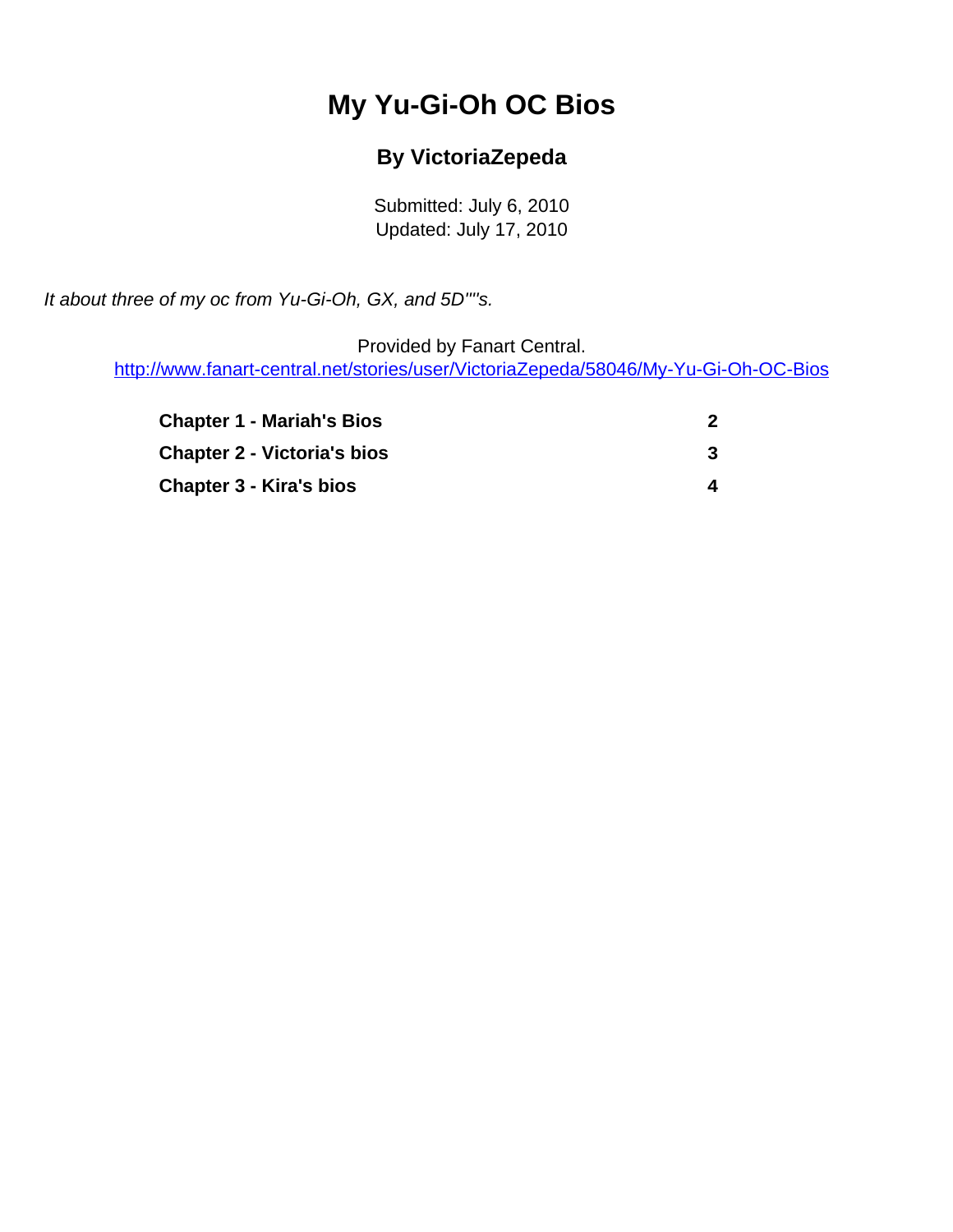#### **1 - Mariah's Bios**

<span id="page-1-0"></span>My Yu-Gi-Oh oc character[br] Mariah's bios[br] Name: Mariah[br] Gender: Female[br] Race: Human[br] Nationally: Japanese[br] Birthday: July 16[br] Age: 16[br] Height: 5'3"[br] Weight: 114 lbs[br] Hair color: Brown[br] Eyes color: Blue[br] Favorite Food: Chicken Fingers, Pizza, Mexican foods, and cheese [br] Siblings: Matt, her big brother[br] Status: Single[br] Boyfriend: None[br] Desks: Fairy [br] Favorite card: Fairy Princess [br] Likes: Duelings, Hanging out with friends and pretty thing[br] Dislikes: Seto Kaiba, hate losing, and to tell what to do.[br] Friends: Yugi, Tea, Joey, Tristan, Yami, Bakura, and Duke.[br]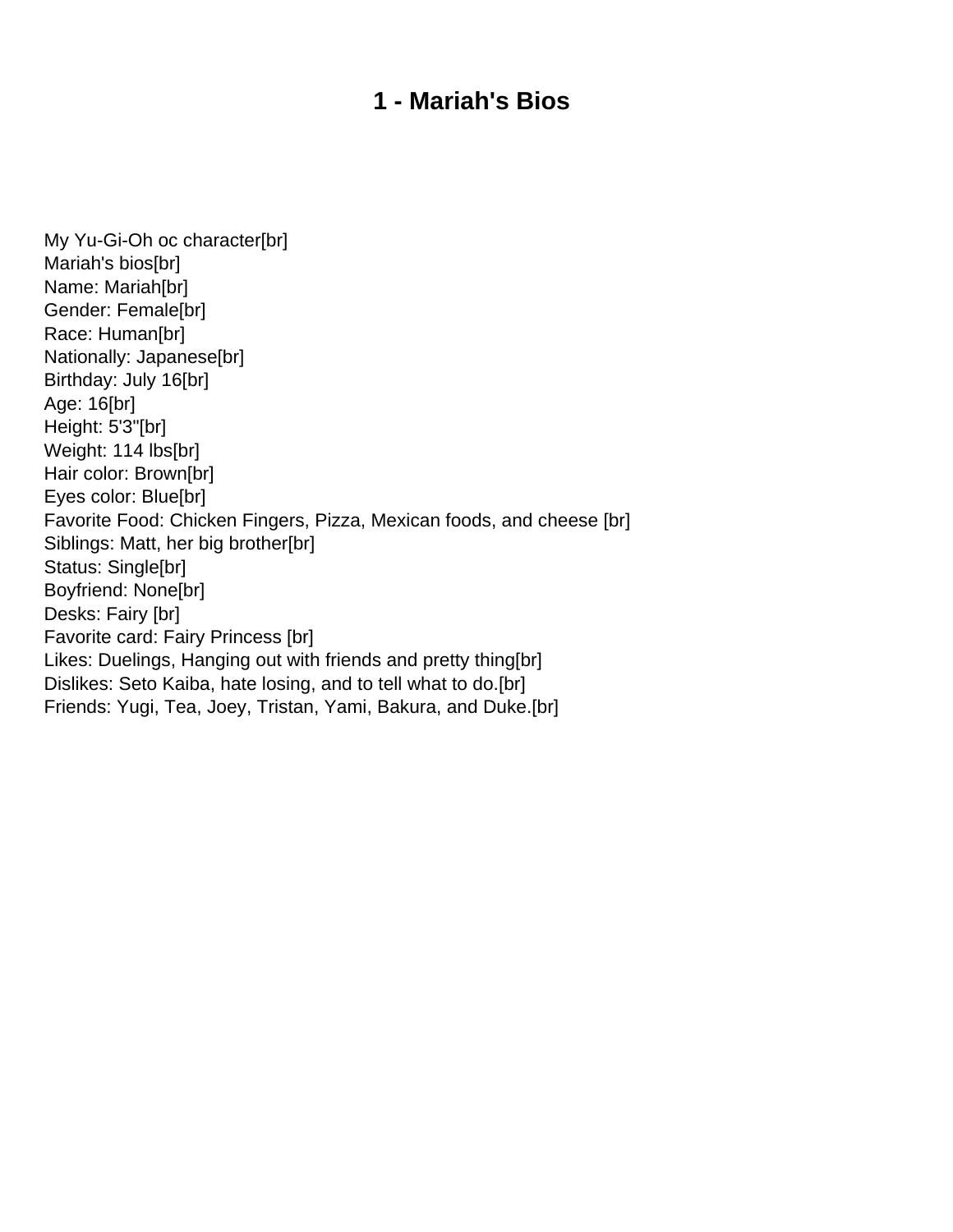### **2 - Victoria's bios**

<span id="page-2-0"></span>My Yu-Gi-Oh GX oc character[br] Victoria's bios[br] Name: Victoria[br] Gender: Female[br] Race: Human[br] Nationally: Mexican American[br] Birthday: November 24[br] Age: 17[br] Height: 5'2"[br] Weight: 113 lbs[br] Hair color: Black[br] Eyes color: Brown[br] Favorite Food: Sweets [br] Siblings: Vanessa, her little sister[br] Dorm: Obelisk Blue[br] Rank: First Year[br] Status: Taken[br] Boyfriend: Zane[br] Desks: Cyber Warriors[br] Favorite card: Cyber Princess [br] Likes: Zane, dueling, and hanging out with friends[br] Dislikes: Aster, Chazz, spiders, and mean peoples[br] Friends: Jaden, Alexis, Syrus, Bastion, Atticus, and Hassiberry.[br] [br]